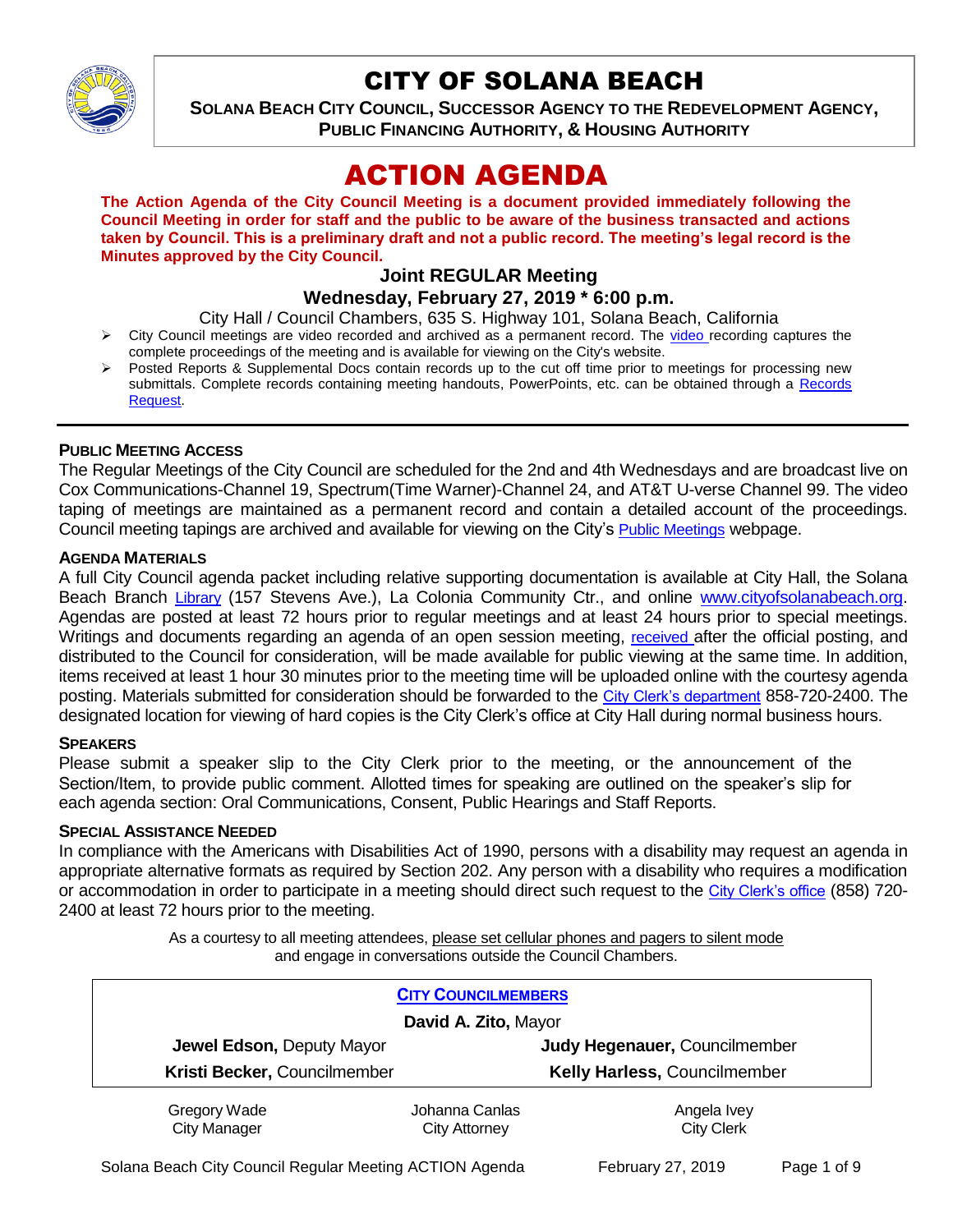#### SPEAKERS:

Please submit your speaker slip to the City Clerk prior to the meeting or the announcement of the Item. Allotted times for speaking are outlined on the speaker's slip for Oral Communications, Consent, Public Hearings and Staff Reports.

#### READING OF ORDINANCES AND RESOLUTIONS:

Pursuant to [Solana Beach Municipal Code](mailto:https://www.codepublishing.com/CA/SolanaBeach/) Section 2.04.460, at the time of introduction or adoption of an ordinance or adoption of a resolution, the same shall not be read in full unless after the reading of the title, further reading is requested by a member of the Council. If any Councilmember so requests, the ordinance or resolution shall be read in full. In the absence of such a request, this section shall constitute a waiver by the council of such reading.

# **CALL TO ORDER AND ROLL CALL:**

### **CLOSED SESSION REPORT:** (when applicable)

# **FLAG SALUTE:**

# **APPROVAL OF AGENDA: COUNCIL ACTION: Approved 5/0**

**PRESENTATIONS:** Ceremonial items that do not contain in-depth discussion and no action/direction.

1. Earl Warren Stormwater Project

#### **ORAL COMMUNICATIONS:**

This portion of the agenda provides an opportunity for members of the public to address the City Council on items relating to City business and not appearing on today's agenda by submitting a speaker slip (located on the back table) to the City Clerk. Comments relating to items on this evening's agenda are taken at the time the items are heard. Pursuant to the Brown Act, no action shall be taken by the City Council on public comment items. Council may refer items to the City Manager for placement on a future agenda. The maximum time allotted for each presentation is THREE MINUTES (SBMC 2.04.190). Please be aware of the timer light on the Council Dais.

# **COUNCIL COMMUNITY ANNOUNCEMENTS / COMMENTARY:**

*An opportunity for City Council to make brief announcements or report on their activities. These items are not agendized for official City business with no action or substantive discussion.* 

# **A. CONSENT CALENDAR:** (Action Items) (A.1. - A.7.)

Items listed on the Consent Calendar are to be acted in a single action of the City Council unless pulled for discussion. Any member of the public may address the City Council on an item of concern by submitting to the City Clerk a speaker slip (located on the back table) before the Consent Calendar is addressed. Those items removed from the Consent Calendar by a member of the Council will be trailed to the end of the agenda, while Consent Calendar items removed by the public will be discussed immediately after approval of the Consent Calendar.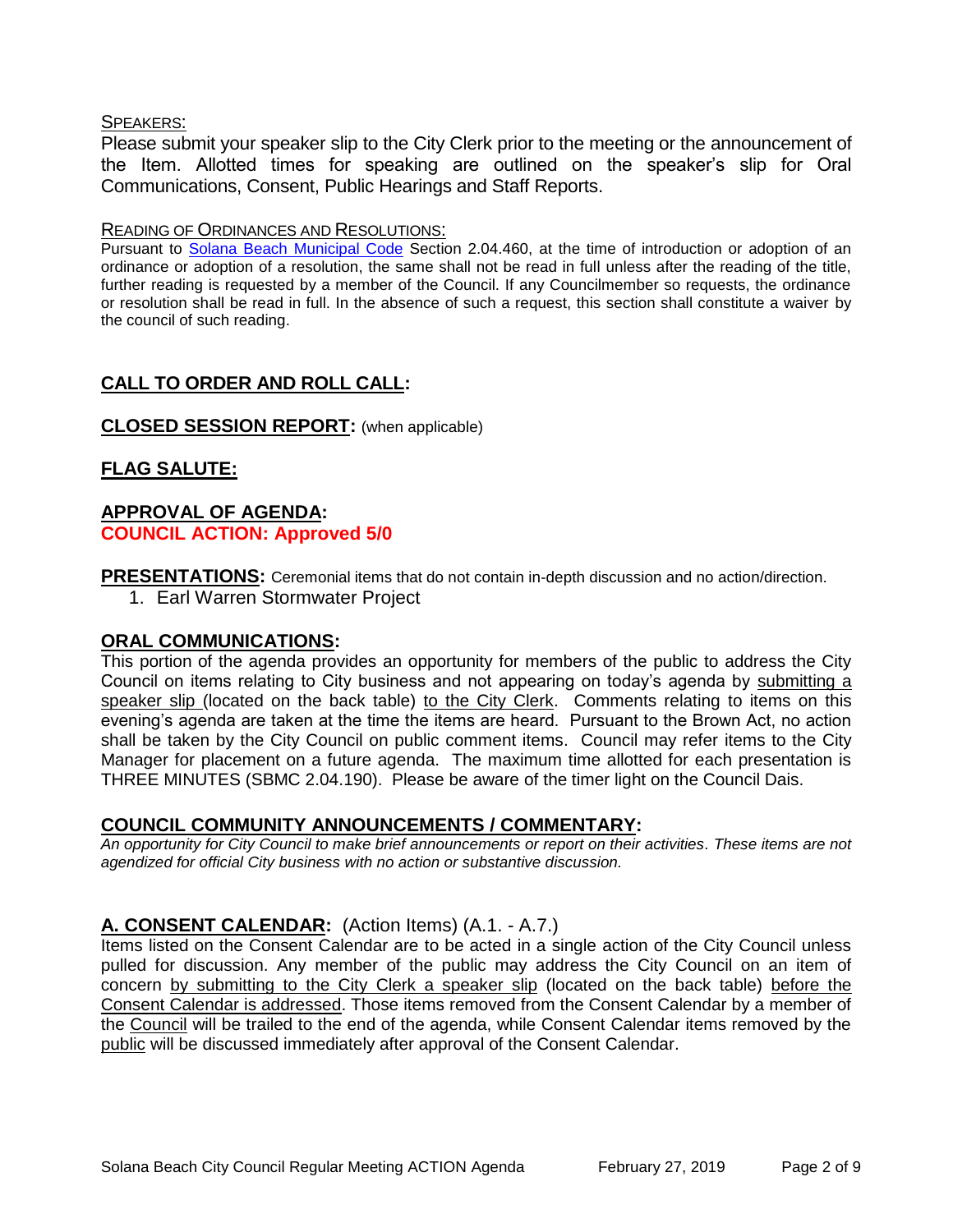# **A.1. Minutes of the City Council.**

Recommendation: That the City Council

1. Approve the Minutes of the City Council Meetings held November 28, 2018 and December 19, 2018.

#### [Item A.1. Report \(click here\)](https://solanabeach.govoffice3.com/vertical/Sites/%7B840804C2-F869-4904-9AE3-720581350CE7%7D/uploads/Item_A.1._Report_(click_here)_02-27-19_-_O.pdf)

*Posted Reports & Supplemental Docs contain records up to the cut off time, prior to the start of the meeting, for processing new submittals. The final official record containing handouts, PowerPoints, etc. can be obtained through a Records Request to the City Clerk's Office.* **COUNCIL ACTION: Approved 5/0**

#### **A.2. Register Of Demands.** (File 0300-30)

Recommendation: That the City Council

1. Ratify the list of demands for January 26 – February 8, 2019.

[Item A.2. Report \(click here\)](https://solanabeach.govoffice3.com/vertical/Sites/%7B840804C2-F869-4904-9AE3-720581350CE7%7D/uploads/Item_A.2._Report_(click_here)_02-27-19_-_O.pdf) 

*Posted Reports & Supplemental Docs contain records up to the cut off time, prior to the start of the meeting, for processing new submittals. The final official record containing handouts, PowerPoints, etc. can be obtained through a Records Request to the City Clerk's Office.* **COUNCIL ACTION: Approved 5/0**

#### **A.3. General Fund Adopted Budget for Fiscal Year 2018-2019 Changes.** (File 0330-30)

Recommendation: That the City Council

1. Receive the report listing changes made to the Fiscal Year 2018-2019 General Fund Adopted Budget.

#### [Item A.3. Report \(click here\)](https://solanabeach.govoffice3.com/vertical/Sites/%7B840804C2-F869-4904-9AE3-720581350CE7%7D/uploads/Item_A.3._Report_(click_here)_02-27-19_-_O.pdf)

*Posted Reports & Supplemental Docs contain records up to the cut off time, prior to the start of the meeting, for processing new submittals. The final official record containing handouts, PowerPoints, etc. can be obtained through a Records Request to the City Clerk's Office.* **COUNCIL ACTION: Approved 5/0**

**A.4. Transnet Funds Transfer.** (File 0390-35)

Recommendation: That the City Council

1. Adopt **Resolution 2019-021** approving the transfer of \$6,250 of TransNet funds from the Pavement Resurfacing Project (SANDAG MPO ID SB16) to the Stevens-Valley Corridor Improvement Project (SANDAG MPO ID SB17).

[Item A.4. Report \(click here\)](https://solanabeach.govoffice3.com/vertical/Sites/%7B840804C2-F869-4904-9AE3-720581350CE7%7D/uploads/Item_A.4._Report_(click_here)_02-27-19_-_O.pdf) 

*Posted Reports & Supplemental Docs contain records up to the cut off time, prior to the start of the meeting, for processing new submittals. The final official record containing handouts, PowerPoints, etc. can be obtained through a Records Request to the City Clerk's Office.* **COUNCIL ACTION: Approved 5/0**

#### **A.5. Junior Lifeguard Program Surf Class.** (File 0270-30)

Recommendation: That the City Council

1. Adopt **Resolution 2019-024** to add the Surf Class Junior Lifeguard sessions to the Junior Lifeguard program.

Item A.5. Report (click here)

*Posted Reports & Supplemental Docs contain records up to the cut off time, prior to the start of the meeting, for processing new submittals. The final official record containing handouts, PowerPoints, etc. can be obtained through a Records Request to the City Clerk's Office.* **COUNCIL ACTION: Approved 5/0**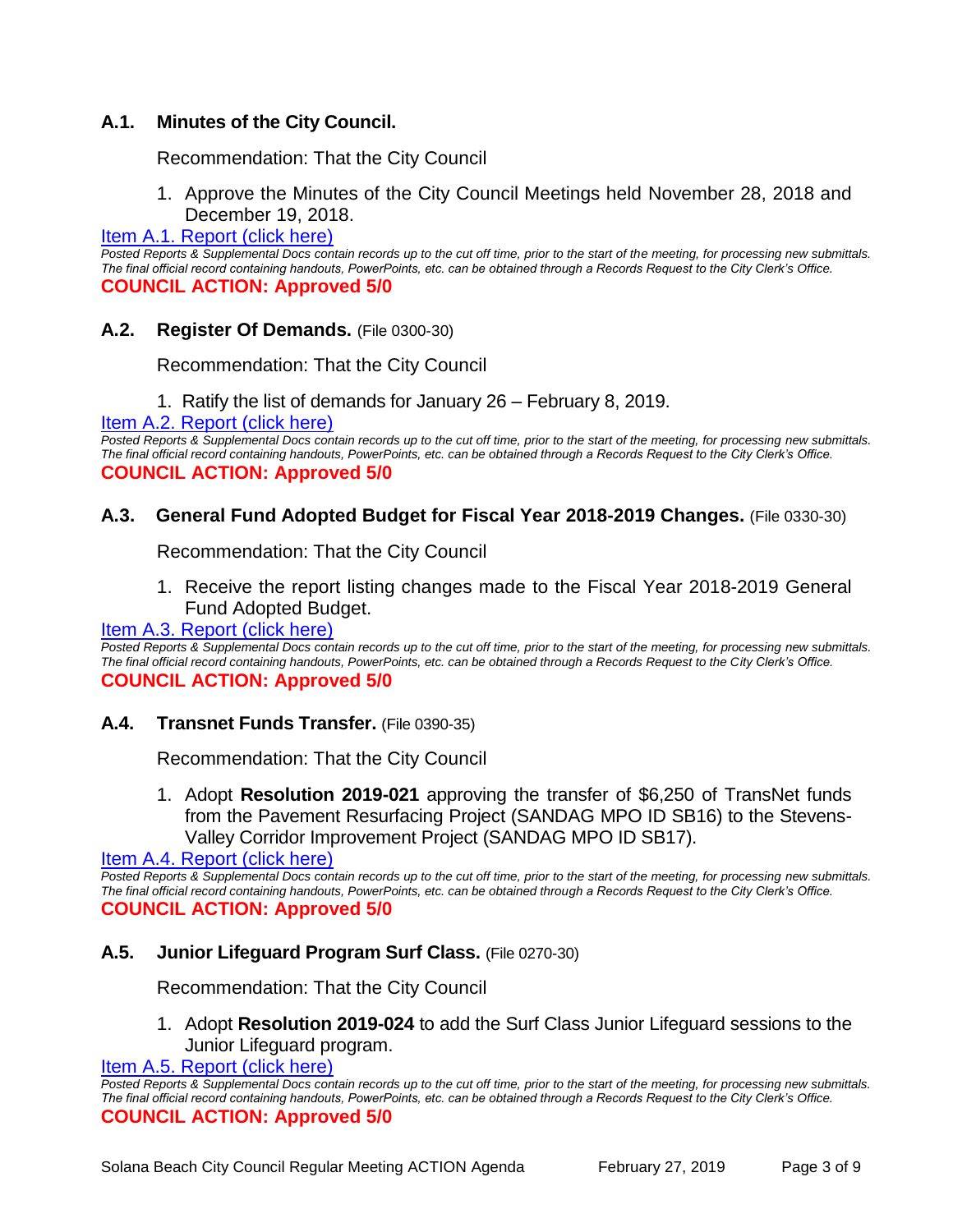# **A.6. Junior Lifeguard Uniform Purchase.** (File 0270-30)

Recommendation: That the City Council

### 1. Adopt **Resolution 2019-026**:

- a. Approving the \$35,500 purchase from the vendor, QS Wholesale, to add uniform items to the Junior Lifeguard Program store.
- b. Authorizing the City Manager to execute an agreement for the uniform purchase through QS Wholesale.

#### [Item A.6. Report \(click here\)](https://solanabeach.govoffice3.com/vertical/Sites/%7B840804C2-F869-4904-9AE3-720581350CE7%7D/uploads/Item_A.6._Report_(click_here)_02-27-19_-_O.pdf)

*Posted Reports & Supplemental Docs contain records up to the cut off time, prior to the start of the meeting, for processing new submittals. The final official record containing handouts, PowerPoints, etc. can be obtained through a Records Request to the City Clerk's Office.* **COUNCIL ACTION: Approved 5/0**

### **A.7. Assessment District Improvement Funds Closeout.** (File 1010-90)

Recommendation: That the City Council

#### 1. Adopt **Resolution 2019-006**:

- a. Closing the Cedros Improvement District Redemption Fund.
- b. Declaring a surplus of funds in the District's Redemption Fund and directing Staff to distribute the surplus funds as provided by Section 10427.1 of the California Streets and Highways Code.

#### 2. Adopt **Resolution 2019-007**:

- a. Closing the Barbara-Granados Undergrounding District Improvement Fund.
- b. Declaring a surplus of funds in the District's Improvement Fund and directing Staff to distribute the surplus funds as provided by Section 10427.1 of the California Streets and Highways Code.

#### 3. Adopt **Resolution 2019-008**:

- a. Closing the Pacific Undergrounding District Improvement Fund.
- b. Declaring a surplus of funds in the District's Improvement Fund and directing Staff to distribute the surplus funds as provided by Section 10427.1 of the California Streets and Highways Code.

### 4. Adopt **Resolution 2019-009**:

- a. Closing the South Solana Sewer District Improvement Fund.
- b. Declaring a surplus of funds in the District's Improvement Fund and directing Staff to distribute the surplus funds as provided by Section 10427.1 of the California Streets and Highways Code.

[Item A.7. Report \(click here\)](https://solanabeach.govoffice3.com/vertical/Sites/%7B840804C2-F869-4904-9AE3-720581350CE7%7D/uploads/Item_A.7._Report_(click_here)_02-27-19_-_O.pdf) 

[Item A.7. Updated Report #1 \(updated 2-25 at 12:45pm\)](https://solanabeach.govoffice3.com/vertical/Sites/%7B840804C2-F869-4904-9AE3-720581350CE7%7D/uploads/A.7._Updated_Report_1_-_2-27-19.pdf)

*Posted Reports & Supplemental Docs contain records up to the cut off time, prior to the start of the meeting, for processing new submittals. The final official record containing handouts, PowerPoints, etc. can be obtained through a Records Request to the City Clerk's Office.* **COUNCIL ACTION: Approved 5/0**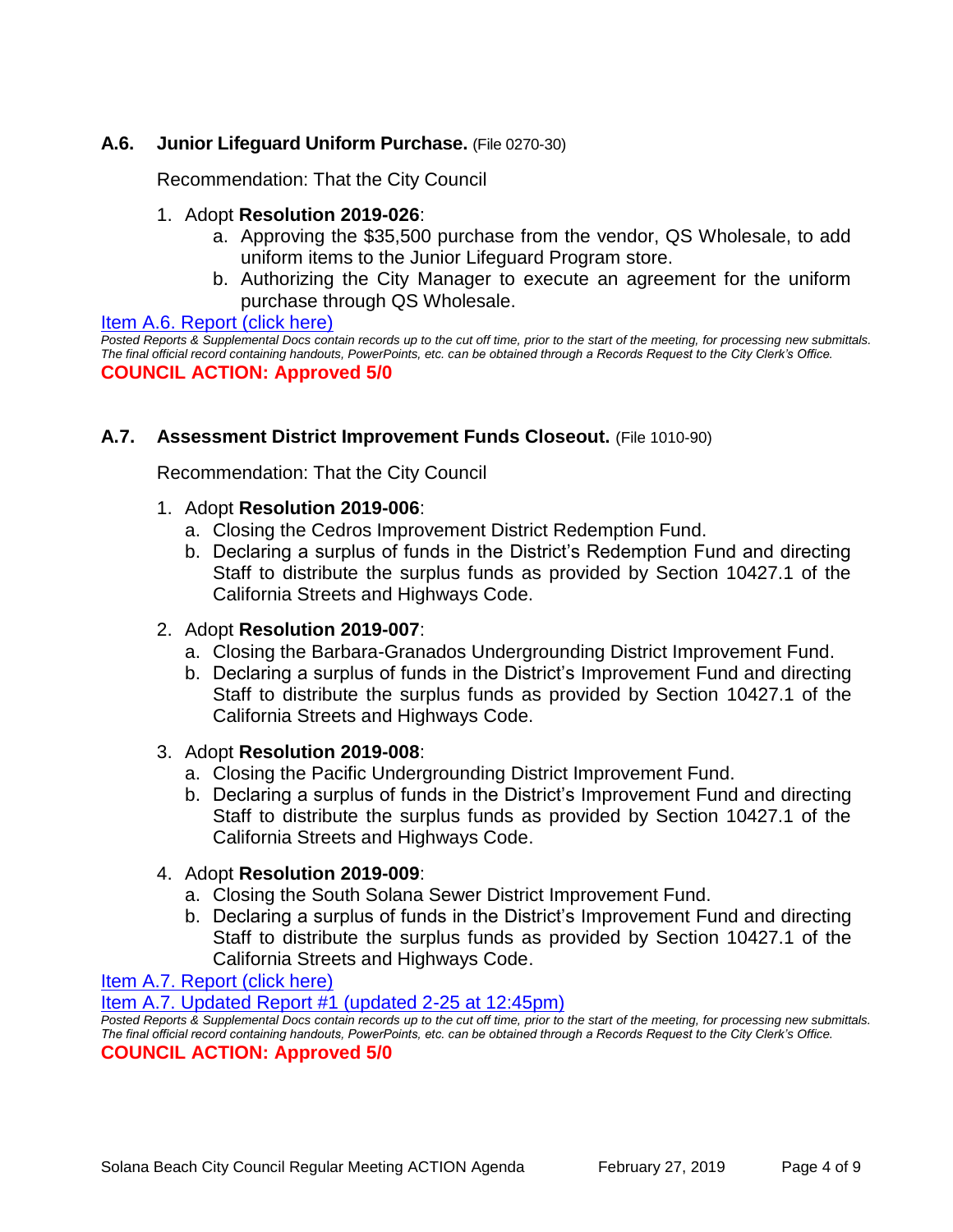# **C. STAFF REPORTS**: (C.1.)

*Submit speaker slips to the City Clerk.*

#### **C.1. Quarterly Investment Report.** (File 0350-44)

Recommendation: That the City Council

1. Accept and File the Cash and Investment Report for the quarter ended December 31, 2018.

[Item C.1. Report \(click here\)](https://solanabeach.govoffice3.com/vertical/Sites/%7B840804C2-F869-4904-9AE3-720581350CE7%7D/uploads/Item_C.1._Report_(click_here)_02-27-19_-_O.pdf) 

*Posted Reports & Supplemental Docs contain records up to the cut off time, prior to the start of the meeting, for processing new submittals. The final official record containing handouts, PowerPoints, etc. can be obtained through a Records Request to the City Clerk's Office.* **Presentation** 

### **B. PUBLIC HEARINGS:** (B.1.- B.2.)

This portion of the agenda provides citizens an opportunity to express their views on a specific issue as required by law after proper noticing by submitting a speaker slip (located on the back table) to the City Clerk. After considering all of the evidence, including written materials and oral testimony, the City Council must make a decision supported by findings and the findings must be supported by substantial evidence in the record. An applicant or designee(s) for a private development/business project, for which the public hearing is being held, is allotted a total of fifteen minutes to speak, as per SBMC 2.04.210. A portion of the fifteen minutes may be saved to respond to those who speak in opposition. All other speakers have three minutes each. Please be aware of the timer light on the Council Dais.

#### **B.1. Introduce (1<sup>st</sup> Reading) Ordinance 500 – Affordable Housing (File 0650-20)**

Recommendation: That the City Council

- 1. Conduct the Public Hearing: Open the Public Hearing; Report Council Disclosures; Receive Public Testimony; Close the Public Hearing.
- 2. Consider introducing **Ordinance No. 500** amending Chapter 17.70 (Affordable Housing) of the Solana Beach Municipal Code (SBMC).
- 3. Find the project exempt from CEQA under Guidelines 15061(b)(3).
- 4. Find that the proposed changes to SBMC Chapter 17.70 are consistent with the General Plan and would not be detrimental to the public interest, health, safety, convenience, or welfare of the City as required under SBMC Section 17.76.070.

Item B.1. Report (click here)

*Posted Reports & Supplemental Docs contain records up to the cut off time, prior to the start of the meeting, for processing new submittals. The final official record containing handouts, PowerPoints, etc. can be obtained through a Records Request to the City Clerk's Office.* **COUNCIL ACTION: Approved 5/0 to close the public hearing. COUNCIL ACTION: Approved 5/0 with modifications.**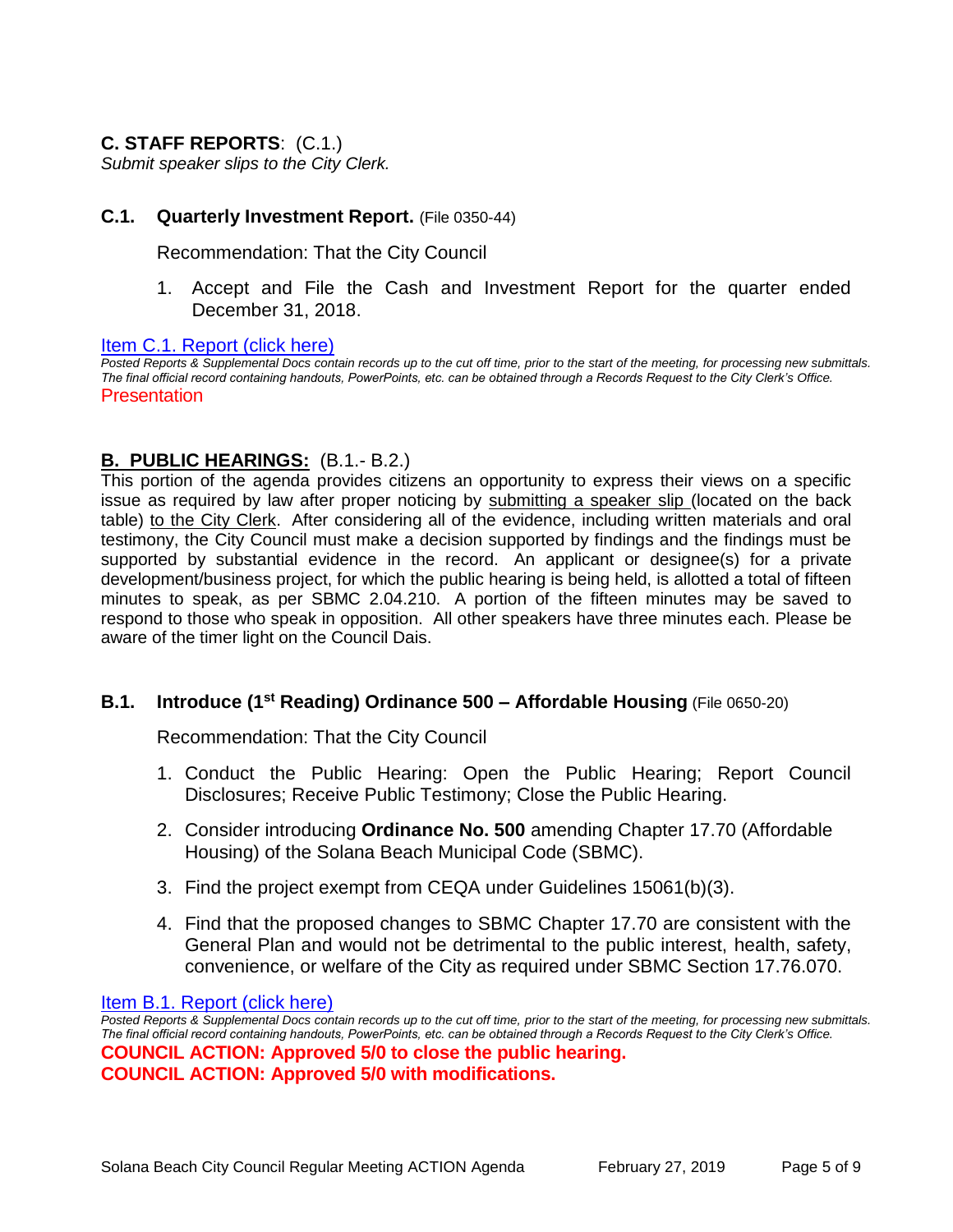# **B.2. Public Hearing: 236 Patty Hill, Applicant: Nicholas / Hirsch; Case 17-18-01, APN: 263-670-27** (File 0600-40)

The proposed project meets the minimum zoning requirements under the SBMC and the PHSP (236 Patty Hill Specific Plan), may be found to be consistent with the General Plan, and may be found, as conditioned, to meet the discretionary findings required as discussed in this report to approve a Development Review Permit (DRP). Therefore, Staff recommends that the City Council:

- 1. Conduct the Public Hearing: Open the Public Hearing; Report Council Disclosures; Receive Public Testimony; Close the Public Hearing.
- 2. Find the project exempt from California Environmental Quality Act pursuant to Section 15303 of the State CEQA Guidelines; and
- 3. If the City Council makes the requisite findings and approves the project, adopt **Resolution 2019-022** conditionally approving a DRP to construct a new singlelevel, single-family residence with an attached three-car garage and perform associated site improvements at 236 Patty Hill Drive, Solana Beach

Item [B.2. Report \(click here\)](https://solanabeach.govoffice3.com/vertical/Sites/%7B840804C2-F869-4904-9AE3-720581350CE7%7D/uploads/Item_B.2._Report_(click_here)_02-27-19_-_O.pdf) 

#### [Item B.2. Supplemental Docs \(updated 2-27 at 4:45pm\)](https://solanabeach.govoffice3.com/vertical/Sites/%7B840804C2-F869-4904-9AE3-720581350CE7%7D/uploads/Item_B.2._Supplemental_Docs_(Updated_2-27_430pm).pdf)

*Posted Reports & Supplemental Docs contain records up to the cut off time, prior to the start of the meeting, for processing new submittals. The final official record containing handouts, PowerPoints, etc. can be obtained through a Records Request to the City Clerk's Office.*

**COUNCIL ACTION: Approved 5/0 to close the public hearing.**

**COUNCIL ACTION: Approved 5/0 with modification** (requiring reference to no wood burning fireplaces/fire pits).

# **C. STAFF REPORTS**: (C.2. - C.5.)

*Submit speaker slips to the City Clerk.*

**C.2. Introduce (1 st Reading) Ordinance 501 – Skateboarding in Skate Park at La Colonia** (File 0740-20, 0740-80)

Recommendation: That the City Council

1. Introduce **Ordinance 501** amending Solana Beach Municipal Code (SBMC) section 11.12.020(AA) to allow skateboarding in the designated area of La Colonia being constructed as a skate park.

#### [Item C.2. Report \(click here\)](https://solanabeach.govoffice3.com/vertical/Sites/%7B840804C2-F869-4904-9AE3-720581350CE7%7D/uploads/Item_C.2._Report_(click_here)_02-27-19_-_O.pdf)

*Posted Reports & Supplemental Docs contain records up to the cut off time, prior to the start of the meeting, for processing new submittals. The final official record containing handouts, PowerPoints, etc. can be obtained through a Records Request to the City Clerk's Office.* **COUNCIL ACTION: Approved 5/0 with modifications** (including requirement of helmuts, elbow pads, and kneepads).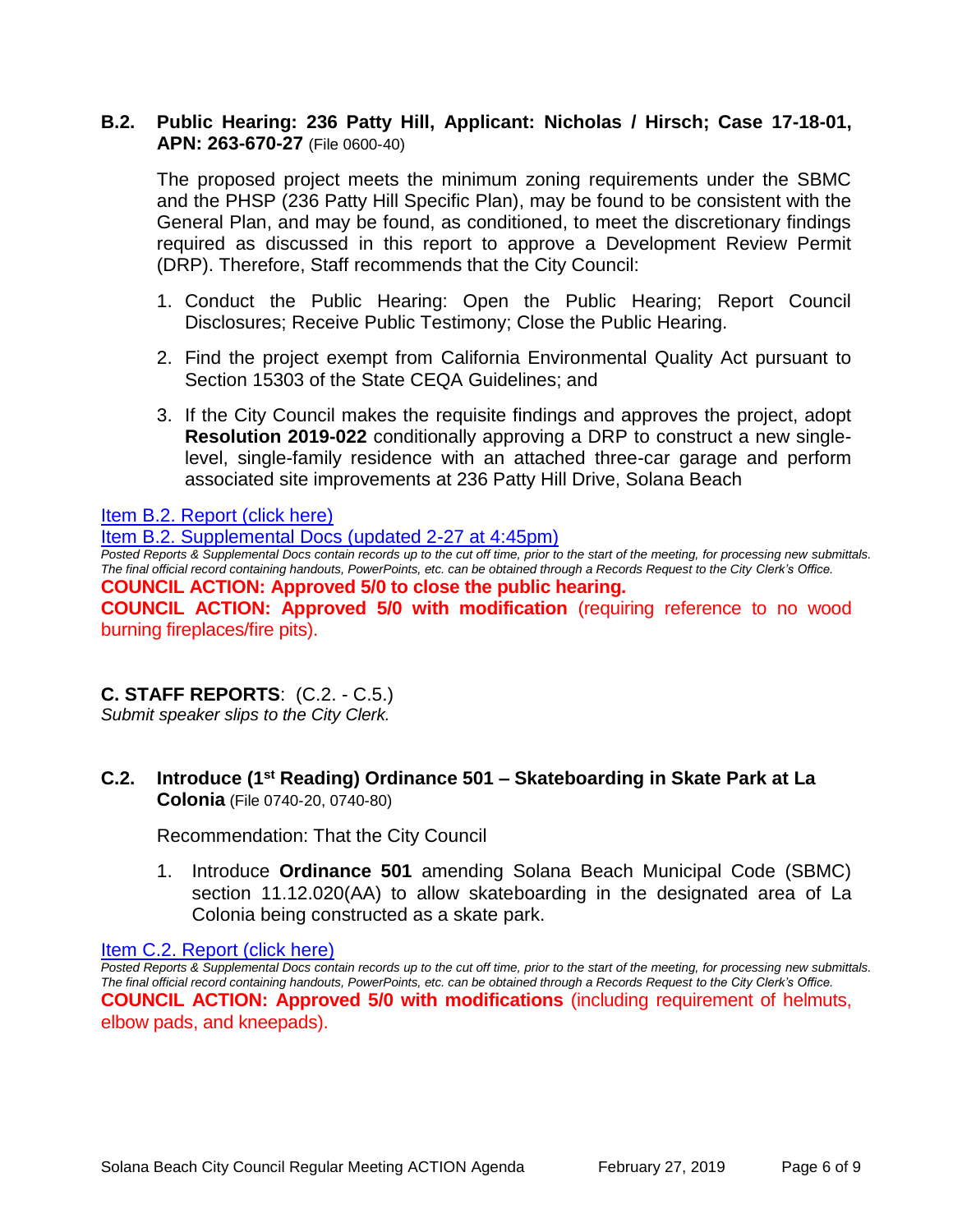# **C.3. Affordable Housing Development Opportunity Request for Proposals at 140 S.**

**Sierra** (File 0490-20, 0650-20)

Recommendation: That the City Council

1. Adopt **Resolution 2019-023** authorizing the City Manager to issue a Request for Proposals for an affordable housing development on City-owned property located at 140 S. Sierra Avenue, Solana Beach (Distillery Site).

[Item C.3. Report \(click here\)](https://solanabeach.govoffice3.com/vertical/Sites/%7B840804C2-F869-4904-9AE3-720581350CE7%7D/uploads/Item_C.3._Report_(click_here)_02-27-19_-_O.pdf) 

[Item C.3. Updated Report #1 \(Updated 2-27 at 3:00pm\)](https://solanabeach.govoffice3.com/vertical/Sites/%7B840804C2-F869-4904-9AE3-720581350CE7%7D/uploads/Item_C.3._Updated_Report_1_-_2-27_(3pm).pdf)

*Posted Reports & Supplemental Docs contain records up to the cut off time, prior to the start of the meeting, for processing new submittals. The final official record containing handouts, PowerPoints, etc. can be obtained through a Records Request to the City Clerk's Office.* **COUNCIL ACTION: Approved 5/0 with modifications.**

# **C.4. Adopt (2nd Reading) Ordinance 485 - City Council Compensation** (File 0520-10)

Recommendation: That the City Council

1. Adopt **Ordinance 485** amending Solana Beach Municipal Code (SBMC) section 2.04.020 to reflect the compensation adjustment to take effect when a new term of office commences in December 2020.

[Item C.4. Report \(click here\)](https://solanabeach.govoffice3.com/vertical/Sites/%7B840804C2-F869-4904-9AE3-720581350CE7%7D/uploads/Item_C.4._Report_(click_here)_02-27-19_-_O.pdf) 

*Posted Reports & Supplemental Docs contain records up to the cut off time, prior to the start of the meeting, for processing new submittals. The final official record containing handouts, PowerPoints, etc. can be obtained through a Records Request to the City Clerk's Office.* **COUNCIL ACTION: Approved 5/0**

# **C.5. 2019 Annual Citizen Commission Remaining Appointments.** (File 0120-06)

Recommendation: That the City Council

- 1. Appoint four (4) members to the **Parks and Recreation** Commission nominated/appointed by *Council-at-large* for two-year terms.
	- a. Three (3) vacancies for two-year terms until 2021. Appointed Sandra Hutton, Valeri Paul, Shannon Kearns
	- b. One (1) vacancy for a one-year term until 2020. Appointed Shawn McClondon

# **COUNCIL ACTION: Approved 5/0**

- 2. Appoint three (3) members to the **Public Arts** Commission nominated/appointed by *Council-at-large* for the following positions/terms:
	- a. Two (2) vacancies for two-year terms until 2021. Appointed Deanne Rudmann, Carla Hayes
	- b. One (1) vacancy for a one-year term until 2020. Appointed Christine de Pagter

# **COUNCIL ACTION: Approved 5/0**

[Item C.5. Report \(click here\)](https://solanabeach.govoffice3.com/vertical/Sites/%7B840804C2-F869-4904-9AE3-720581350CE7%7D/uploads/Item_C.5._Report_(click_here)_02-27-19_-_O.pdf) 

[Item C.5. Supplemental Docs \(Updated 2-27 at 3:00pm\)](https://solanabeach.govoffice3.com/vertical/Sites/%7B840804C2-F869-4904-9AE3-720581350CE7%7D/uploads/Item_C.5._Supplemental_Docs_-_12-27_(300pm).pdf)

*Posted Reports & Supplemental Docs contain records up to the cut off time, prior to the start of the meeting, for processing new submittals. The final official record containing handouts, PowerPoints, etc. can be obtained through a Records Request to the City Clerk's Office.*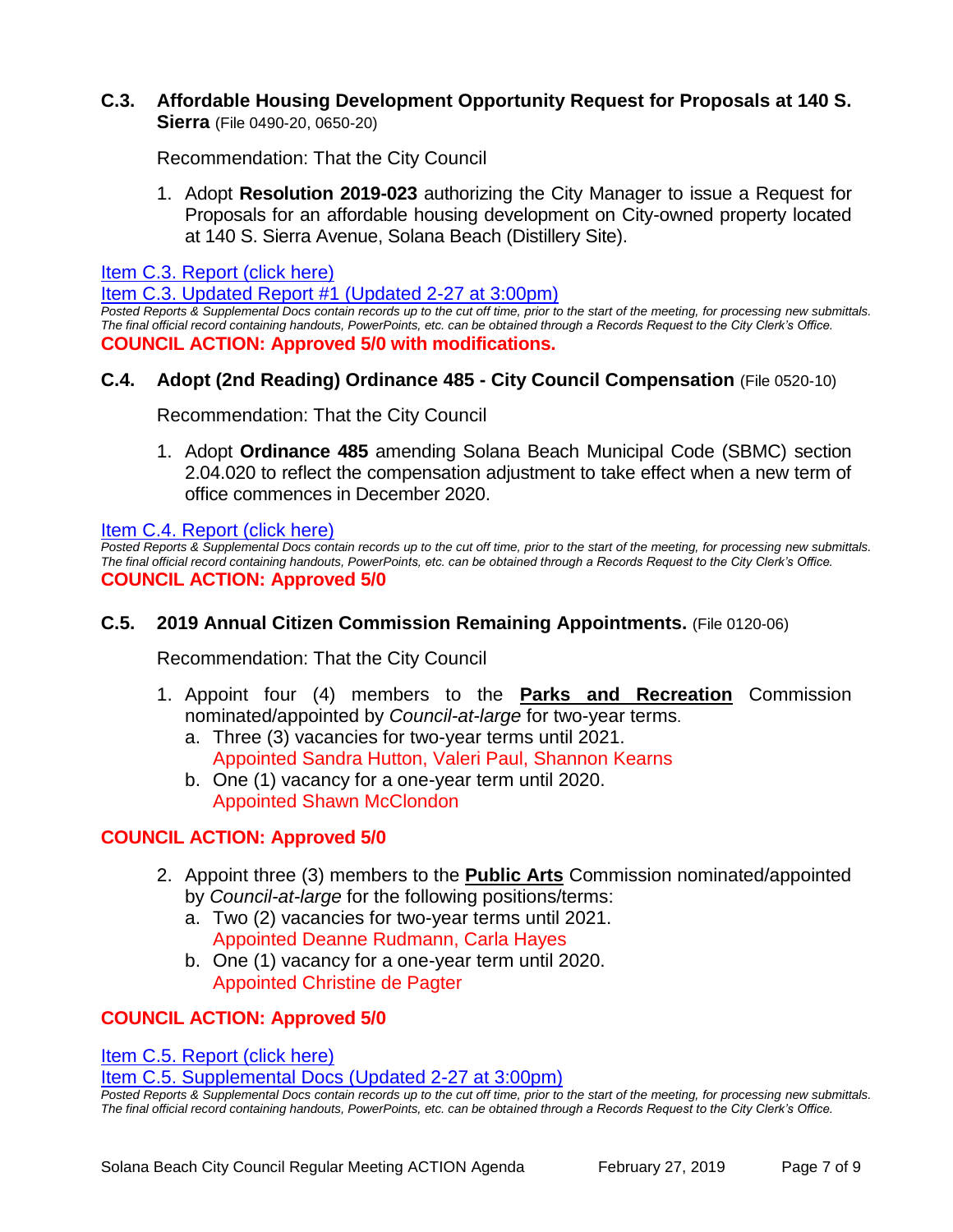# **WORK PLAN COMMENTS:**

*Adopted June 13, 2018*

# *C***OMPENSATION & REIMBURSEMENT DISCLOSURE:**

GC: Article 2.3. Compensation: 53232.3. (a) Reimbursable expenses shall include, but not be limited to, meals, lodging, and travel. 53232.3 (d) Members of a legislative body shall provide brief reports on meetings attended at the expense of the local agency at the next regular meeting of the legislative body.

# **COUNCIL COMMITTEE REPORTS:** [Council Committees](https://www.ci.solana-beach.ca.us/index.asp?SEC=584E1192-3850-46EA-B977-088AC3E81E0D&Type=B_BASIC)

### **REGIONAL COMMITTEES: (outside agencies, appointed by this Council)**

- a. City Selection Committee (meets twice a year) Primary-Edson, Alternate-Zito
- b. County Service Area 17: Primary- Harless, Alternate-Edson
- c. Escondido Creek Watershed Authority: Becker /Staff (no alternate).
- d. League of Ca. Cities' San Diego County Executive Committee: Primary-Becker, Alternate-Harless and any subcommittees.
- e. League of Ca. Cities' Local Legislative Committee: Primary-Harless, Alternate-Becker
- f. League of Ca. Cities' Coastal Cities Issues Group (CCIG): Primary-Becker, Alternate-Harless
- g. North County Dispatch JPA: Primary-Harless, Alternate-Becker
- h. North County Transit District: Primary-Edson, Alternate-Becker
- i. Regional Solid Waste Association (RSWA): Primary-Hegenauer, Alternate-Becker
- j. SANDAG: Primary-Zito, 1<sup>st</sup> Alternate-Edson, 2<sup>nd</sup> Alternate-Becker, and any subcommittees.
- k. SANDAG Shoreline Preservation Committee: Primary-Hegenauer, Alternate-Zito
- l. San Dieguito River Valley JPA: Primary-Hegenauer, Alternate-Zito
- m. San Elijo JPA: Primary-Zito, Primary-Becker, Alternate-City Manager
- n. 22<sup>nd</sup> Agricultural District Association Community Relations Committee: Primary-Edson, Primary-Harless

# **STANDING COMMITTEES: (All Primary Members)** *(Permanent Committees)*

- a. Business Liaison Committee Zito, Edson.
- b. Fire Dept. Management Governance & Organizational Evaluation Harless, Hegenauer
- c. Highway 101 / Cedros Ave. Development Committee Edson, Becker
- d. Parks and Recreation Committee Zito, Harless
- e. Public Arts Committee Edson, Hegenauer
- f. School Relations Committee Hegenauer, Harless
- g. Solana Beach-Del Mar Relations Committee Zito, Edson

# **ADJOURN:**

# *Next Regularly Scheduled Meeting is March 13, 2019*

*Always refer the City's website Event Calendar for updated schedule or contact City Hall. [www.cityofsolanabeach.org](http://www.cityofsolanabeach.org/) 858-720-2400*